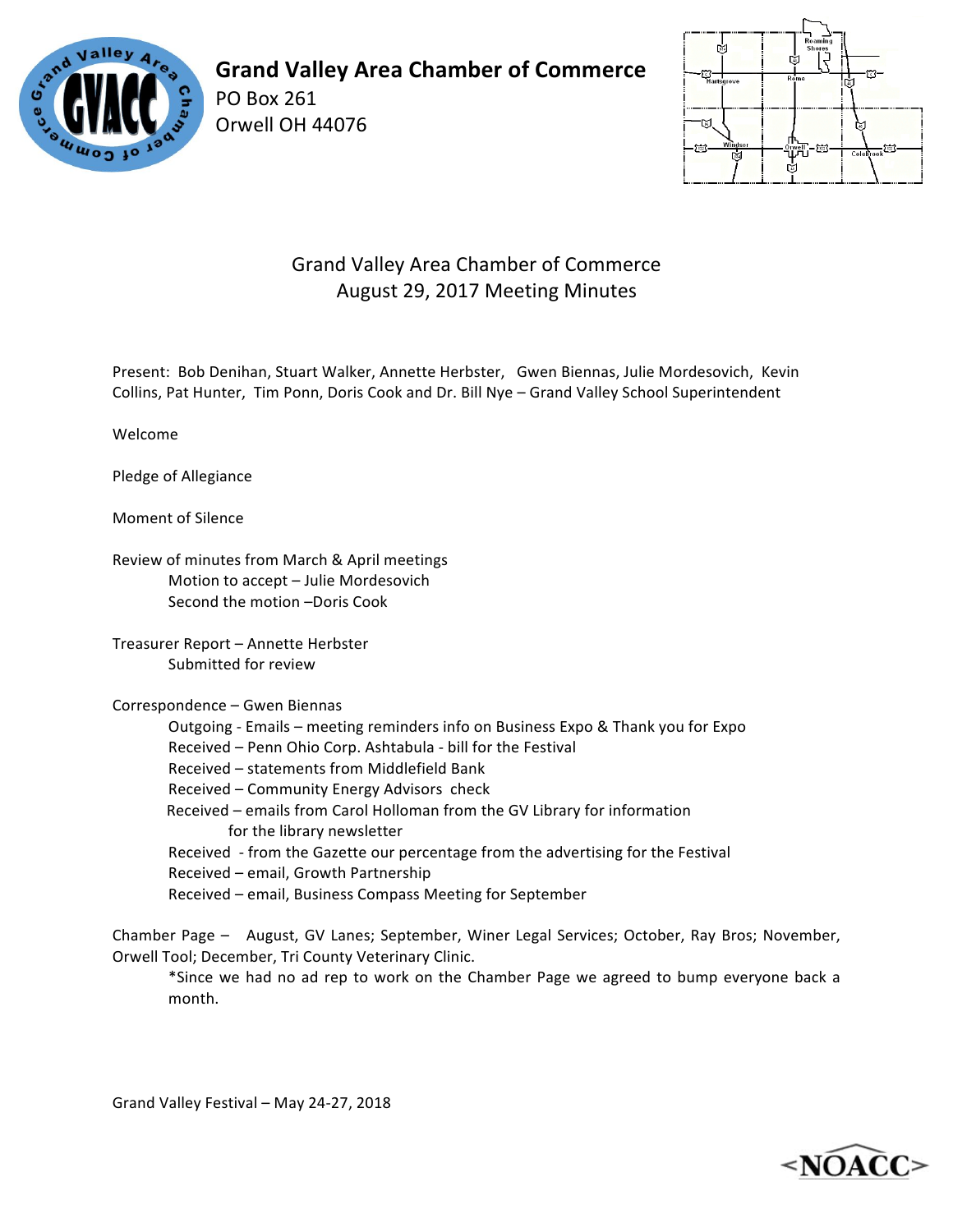

# **Grand Valley Area Chamber of Commerce**

PO Box 261 Orwell OH 44076



\*Stuart Walker -\*Contract has been signed for next year.

\*Joyce Merritt has agreed to take care of the parade again.

\*Queens Pageant possible Thursday., Parade maybe Friday., Pet Parade Possible 

\*We will be building on what we have.

\*We are having a Gun Raffle to help offset the cost of the Festival. We have a total of 150 tickets to sell and when we have them all sold we will draw the winning ticket.

Business Expo Wrap Up – We had a great Expo on July 26. We had 14 business participating. Please see report given at the meeting.

Next Chamber Dinner Meeting – September 26 at the Colebrook Community Center  $@6:30$  p.m.

We are in need of a Chairperson for the 2018 Nomination Committee.

Community Energy Advisors – Annette Herbster, we need to take advantage of this. This is open to all Chamber Members. We do receive a small stipend back each month. The application for save money on our electric bill can be found on our website.

Dr. Bill Nye - information about the school can be found at: http://grandvalley.school

\*no more mailed calendars everything is online

\*we had a smoother transition this year

\*our athletic teams are doing well.

\*our challenge is working on the curriculum

\*we have lost children and that means loosing revenue

\*we have reached out to the Amish community to help with their education. There are 15 Amish schools in our area.

\*jobs are not in our area as they were before so families move out of the district.

\*we closed the field house

\*we offer college credit classes on our campus.

\*we had moved positions around, some teachers teach 2 subjects.

\*we still on the football arena. We are being very frugal. We don't want to owe anymore money.

\* there is still a legal lawsuit on the roofing.

\*money to be on chrome books came from the PTO, smart boards came from the general fund. \*next year we may have to rehire more teachers.

Doris Cook asked  $-$  plans for the empty land surrounding the school.  $*$ Dr. Nye response, "we use it for Cross Country. We keep it brush hogged and maintained.

\*we have room to expand to the north and to the west.

\*considering a soccer field. We have 80-90 events on the football field.

\*we have 3 autistic units.

\*House Bill 10 - pushed by courts, so many hours of truancy program for students and parents.

\*Thank you for letting me come and speak to you today.